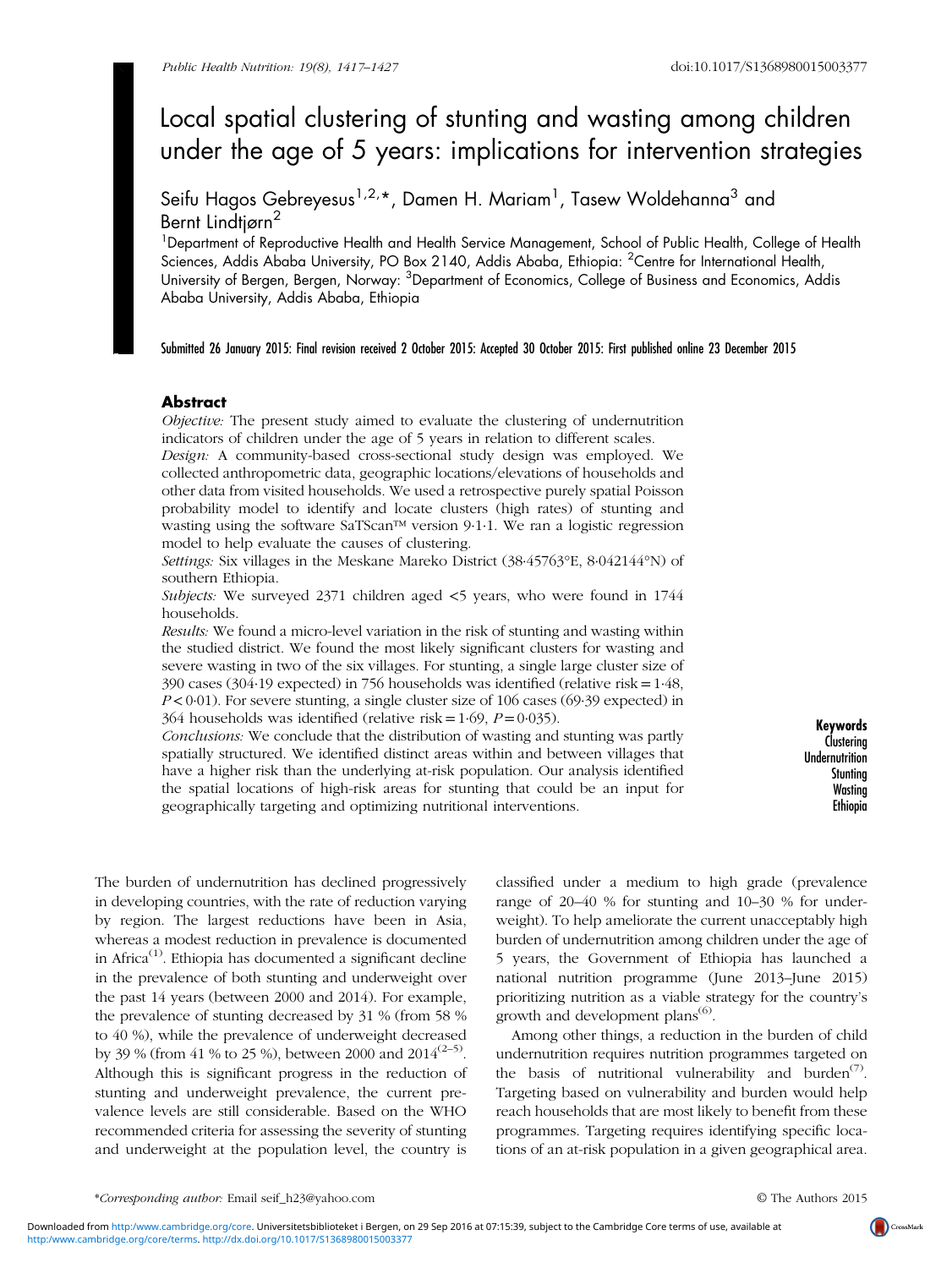Identifying the area where a segment of a population at risk lives is central in assisting geographical targeting of an intervention and the optimal utilization of resources. This requirement is partially fulfilled through the application of spatial analytical approaches<sup>([8](#page-9-0))</sup>.

Spatial point process, one of the approaches to spatial analyses, utilizes the physical location of events within a given geographic area in order to determine whether events have a tendency to cluster and to delineate the locations of clusters. The clusters identified in using this analytical approach are areas having a higher risk than the expected risk for the underlying at-risk population<sup> $(8)$  $(8)$ </sup>. This approach assists in appropriate geographical targeting and determining the scale of planned interventions through identifying and delineating the physical locations, sizes and intensity of the clusters (high-risk areas).

With an ultimate aim of optimizing interventions, spatial approaches have been used extensively in dealing with public health problems such as infectious diseases, malaria, intestinal nematodes and diarrhoea<sup> $(9-13)$  $(9-13)$  $(9-13)$  $(9-13)$  $(9-13)$ </sup>. For example, spatial approaches through an identification of the local clustering of malaria cases have been used to identify 'hot spots' of malaria cases in an  $area^{(14)}$  $area^{(14)}$  $area^{(14)}$  and to guide malaria control and response efforts<sup>([15\)](#page-9-0)</sup>. The application of the spatial clustering approach also emphasized that a smaller proportion of households carried most of the case burden in an area. Studies have also reported that in areas where there is a clustering of malaria risk, interventions that are not targeted were highly inefficient<sup> $(16)$ </sup> and reduced programme effectiveness<sup> $(10)$  $(10)$  $(10)$ </sup>. Identifying the location of areas with high risks allows for targeted interventions, thus resulting in a greater impact $(16)$  $(16)$ .

Although the approach is a vital input for disease control and the geographical targeting of locations, its application in the area of public health nutrition has been limited. Of the studies that have investigated aspects of undernutrition, few of them employed spatial analytical tools to examine spatial patterns and the clustering of undernutrition among children under the age of 5 years. The few studies to date also showed conflicting reports on the spatial structure of undernutrition indicators as measured by different anthropometric indices. The studies confirmed the existence of spatial patterns in the distribution of childhood undernutrition. However, the scale of clustering still remains unclear. Some indicated that the distribution of undernutrition is heterogeneous within a geographic area, varies between villages and house-holds<sup>([17\)](#page-9-0)</sup> and is spatially structured<sup>([18,19\)](#page-9-0)</sup>. Others argued against the evidence for clustering at the community  $level<sup>(20)</sup>$  $level<sup>(20)</sup>$  $level<sup>(20)</sup>$  and identified the geographic extent of clustering only at a household or individual level<sup>[\(21](#page-10-0))</sup>.

In the present paper, we attempted to investigate the local spatial structure of stunting and wasting among children under the age of 5 years. More specifically, we aimed to: (i) evaluate whether undernutrition indicators (stunting and wasting) have a tendency to cluster; (ii) determine the physical location and scale of clustering; and (iii) determine the risk factors for the observed clustering. The results of the spatial analysis would be helpful in improving our understanding of the distribution of undernutrition indicators on a local scale, in addition to the applicability of this approach for designing targeted nutrition intervention programmes.

# **Methods**

## Study area

The present study was conducted in the Meskane Mareko District (38·45763°E, 8·042144°N), which is located in the Guraghe Zone approximately 130 km south of Addis Ababa, the capital city of Ethiopia ([Fig. 1\)](#page-2-0). The study district ([Fig. 1](#page-2-0)) is about 513.65  $km^2$  in size and houses a Rural Health Programme (BRHP) run by Addis Ababa University. The BRHP is a health and demographic surveillance system that collects data on vital and demographic events in the district.

Established in 1986, the BRHP includes one urban and nine rural communities (kebeles; a kebele is the smallest administrative unit in Ethiopia). The selection of these kebeles used a simple random sampling, but was based on a representation of the three agro-ecological zones (highlands, midlands and lowlands) of the district.

## Study design and period

A community-based cross-sectional study design was employed, with the study conducted between December 2013 and April 2014.

# Sampling and study population

The nine rural kebeles in the BRHP represent the three agro-ecological zones in the district. Each agro-ecology zone in the district is represented by three kebeles in the BRHP and we randomly selected two out of the three kebeles from each agro-ecology zone under the BRHP. We then collected data from all households residing in the six kebeles, namely Bati Lejano, Dobena, Shershera Bido, Yeteker, Dirama and Misrak Meskane. The locations of the six kebeles are indicated in the district map in [Fig. 1](#page-2-0).

The Bati Lejano and Dobena kebeles were from the lowlands, the Dirama and Misrak Meskane kebeles were from the midlands, and the Shershera Bido and Yeteker kebeles represented the highlands. The socio-geographic profiles of these kebeles are provided in the online supplementary material (supplemental file S1, Table S7).

The Butajera surveillance programme within the six selected kebeles included 4077 households. Out of these, 737 households were excluded from the study for the reason of being vacant or the inhabitants being very old and unable to respond to our questions. Consequently, 3340 households were eligible for the current study.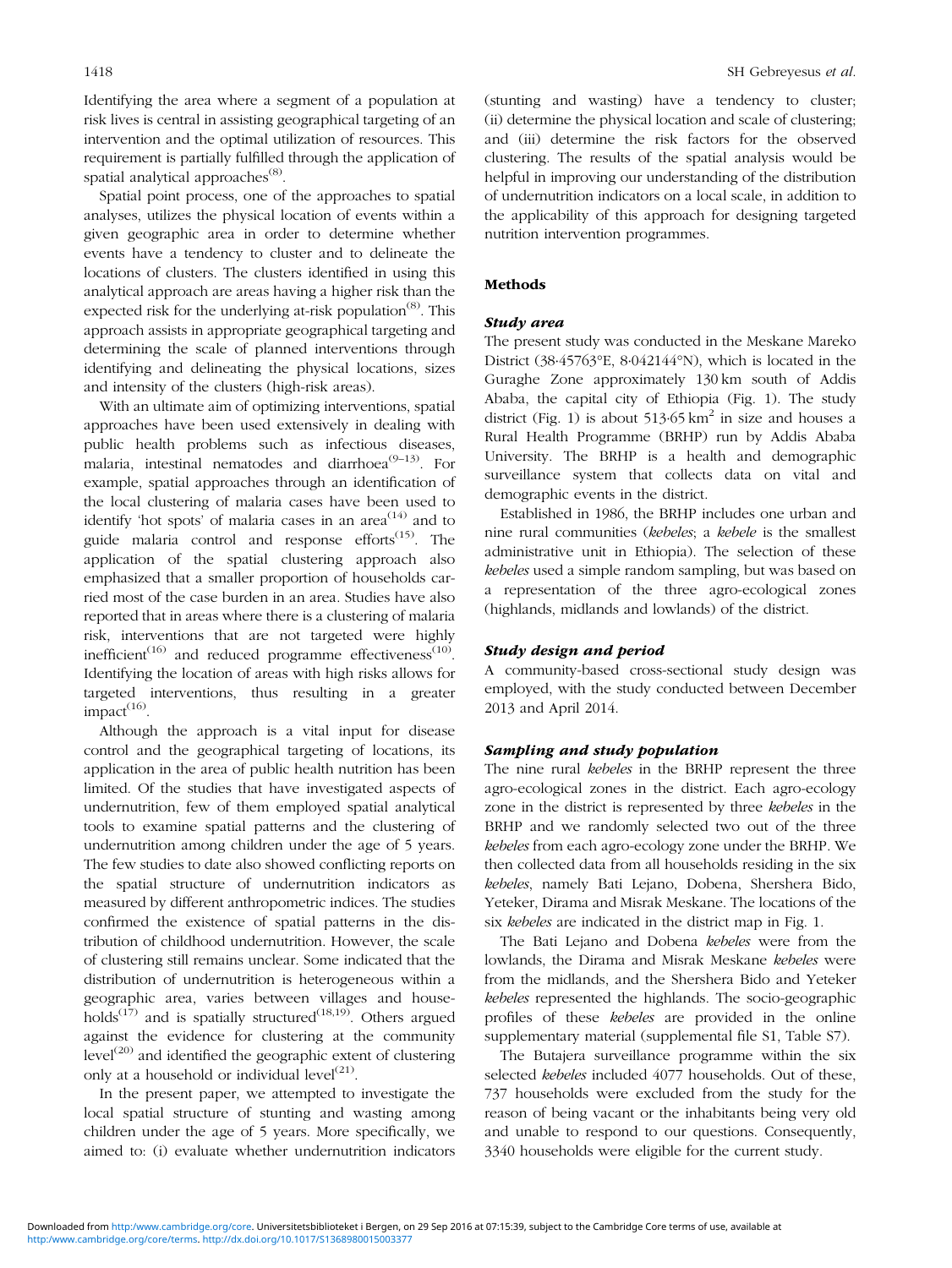<span id="page-2-0"></span>

Fig. 1 (colour online) Geographic location of the Meskane Mareko District and the Guraghe Zone and the most likely significant clusters of stunting, severe stunting, wasting and severe wasting among children under the age of 5 years in the Meskane Mareko District, Ethiopia, 2014

We obtained the list of names and identification numbers (household codes) for the head of each of the 3340 households from the BRHP registry under the surveillance programme, with support from the BRPH field workers and supervisors. Moreover, all households with children under the age of 5 years were included in the current study.

## Household survey and mapping

## Anthropometric measurements

We collected anthropometric data from all children under 5 years of age. The weight of each child was measured using a digital weighing scale (Coline brand), which has a capacity of 150 kg and graduations of 100 g. In some cases, we used tare weighing (we weighed the mother with the child, followed by weighing the mother without the child; the difference between these two measurements was taken as the child's weight).

We used locally constructed length/height boards to measure the length/height of children. Children who were under 2 years of age were measured in a lying (recumbent) position, with older children in a standing position. All length/height measurements were taken with a precision of 0·1 cm.

Due to the lack of vital registration systems, we used a local calendar of events to estimate the children's month and year of birth which we developed with the help of local residents and research assistants<sup>[\(22](#page-10-0))</sup>. All research assistants were required to apply the local events calendar for all children to estimate their age.

# Standardization of anthropometric measurements

We recruited twenty research assistants who were residents in the study district. We formed ten teams of research assistants with each team composed of a female measurer and a male supporter. This team composition was chosen so that a male data collector could give support to the female measurer during the anthropometric measurement, to help carry the measuring boards and weighing balance during the household visits and to help ensure 'safety' during travelling far distances within a village.

Each team had initial practical sessions on measuring the weight and length/height of children, reading and recording the measurements, and evaluation of the performances. This was followed by standardization exercises on five of the selected children and their respective mothers. Each team measured the height of all five children independently and we calculated the technical error of measurement (TEM). The intra-pair and inter-pair TEM were computed to evaluate the variation in measurement within and between pairs, respectively<sup>([23\)](#page-10-0)</sup>. For each standardization exercise, we calculated the coefficient of reliability  $(R)$ , which estimates the proportion of total variance that cannot be explained by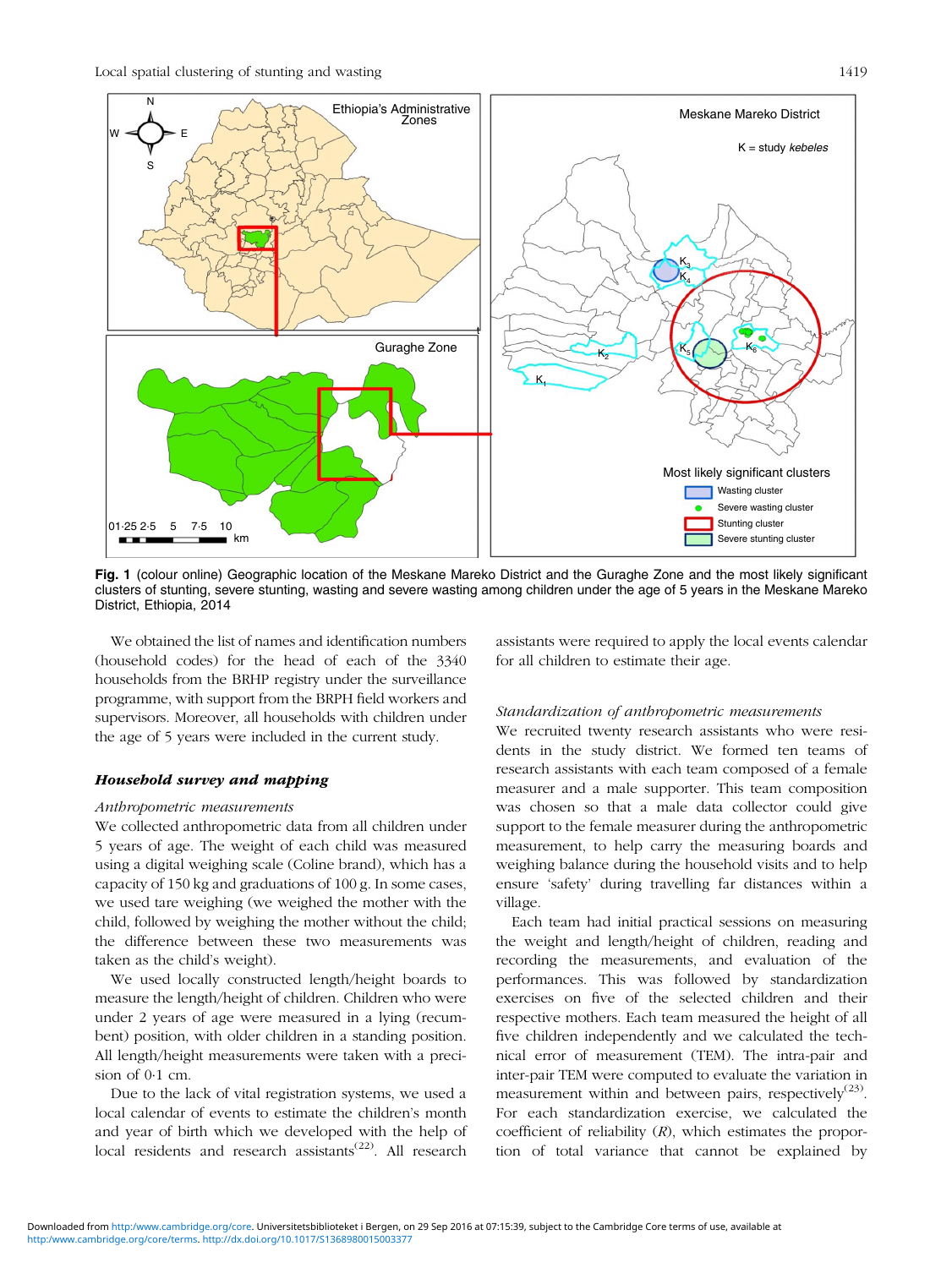measurement error<sup> $(24,25)$  $(24,25)$ </sup>. We continued the standardization exercise roughly four times until the coefficient of reliability  $(R)$  reached 86 %.

On top of this exercise, it was shown that trained research assistants drawn from the community perform well with anthropometric measurements in community settings<sup> $(26)$  $(26)$ </sup>. The results on the standardization of height/ length measurements are provided in the online supplementary material (supplemental file S2).

# Data collection and instrument

We developed a questionnaire adapted from the Ethiopian Demographic and Health Survey. A range of sociodemographic and health data of children and respondents, such as the child's age, sex, morbidity, the mother's education, religion, marital status, occupation and others, was collected. Household data such as the ownership and size of land, type of house and construction materials, availability of radio, television, telephone, bed, chair and other household items, possession of domestic animals, and sanitation facility and source of water were also collected.

Household food security was measured using the Household Food Insecurity Access Scale (HFIAS) tool developed by the Food and Nutrition Technical Assistance Project<sup>[\(27](#page-10-0))</sup>. Household food intake was qualitatively captured through asking about the consumption of food groups. In particular, we asked about the consumption of twelve food groups, including (i) meat, (ii) fish, (iii) vegetables, (iv) fruits, (v) eggs, (vi) potatoes and other roots/tubers, (vii) milk and milk products, (viii) beans, (ix) cereals/breads, (x) oil, fat or butter, (xi) sugar or honey, as well as (xii) other types of foods such as coffee and tea in the 24 h preceding the survey. Interviews were conducted primarily with mothers in the household since they are the ones who are usually responsible for caregiving and food preparation in a household.

Interviews were conducted by twenty research assistants, all of whom had similar experience in data collection. The data collection was overseen by two supervisors, with a comprehensive training given on anthropometric measurement, geo-referencing of houses using a Global Positioning System (GPS), the administration of items in the questionnaire and interviewing skills. The questionnaire was translated into the Amharic language (official language) by one of the authors (S.H.G.) and reviewed together with the research assistants who were residents in the study district. A pre-test was conducted in a nearby district with socio-economic characteristics similar to those in the study district.

# Spatial mapping

The geographic locations and elevations of all households visited were determined by using a hand-held GPS (Garmin GPSMAP®).

## Data entry and analysis

We used EpiData version 3·1 for data entry and the statistical software package Stata version 11·0 for cleaning and analysis.

# Anthropometric analysis

Anthropometric indices (Z-scores) were calculated using WHO Anthro software version 3·2·2 based on the recent WHO reference standard. We calculated both moderate and severe forms of stunting (an indicator for chronic undernutrition) and wasting (an indicator for acute undernutrition) among children under the age of 5 years. Children were considered wasted or stunted if the Z-score for weight-for-height or height-for-age, respectively, was 2 SD below the median value in the WHO 2006 growth standard. Children were considered severely wasted or severely stunted if the Z-score for weight-for-height or height-for-age, respectively, was 3 sp below the median value in the WHO 2006 growth standard. We used a unique identifier created for each household and child to merge the anthropometric results with the remaining data set.

The HFIAS was used to classify households into food secure and food insecure. The HFIAS is based on nine occurrence questions on the household experience of food insecurity, which were asked with a recall period of four weeks preceding the survey. If a respondent responded 'yes' to any of the questions, a follow-up frequency-ofoccurrence question was asked to determine the frequency of experience. The frequency of occurrence is classified as 'rarely' (if occurring once or twice), 'sometimes' (three to ten times) or 'often' (more than ten times). A food-secure household is one that experienced none of these nine questions (conditions) or just experienced the first condition (worrying about food) although with a frequency of one or twice over the past four weeks ('rarely')<sup>([28\)](#page-10-0)</sup>.

Household-level mean dietary diversity score was generated using the sum of all foods (twelve food groups) eaten in the respective household during the day and night prior to the date of the survey<sup>[\(29\)](#page-10-0)</sup>. Based on the reported number of food groups consumed, we classified households into two levels ('lowest' and 'medium/high') of dietary diversity. A household with a lowest dietary diversity score consumed three or fewer food groups. A household with a medium/high dietary diversity score consumed four or more food groups.

We applied a principal component analysis in order to construct a relative household wealth index. The variables included in the principal component analysis model were ownership and size of land, type of house and construction materials, availability of fixed assets such as a radio, television, telephone, bed, chair and other household items, possession of domestic animals, type of water source for drinking and cooking, and availability and type of latrine. We constructed a relative socio-economic status by dividing the resulting score into quintiles.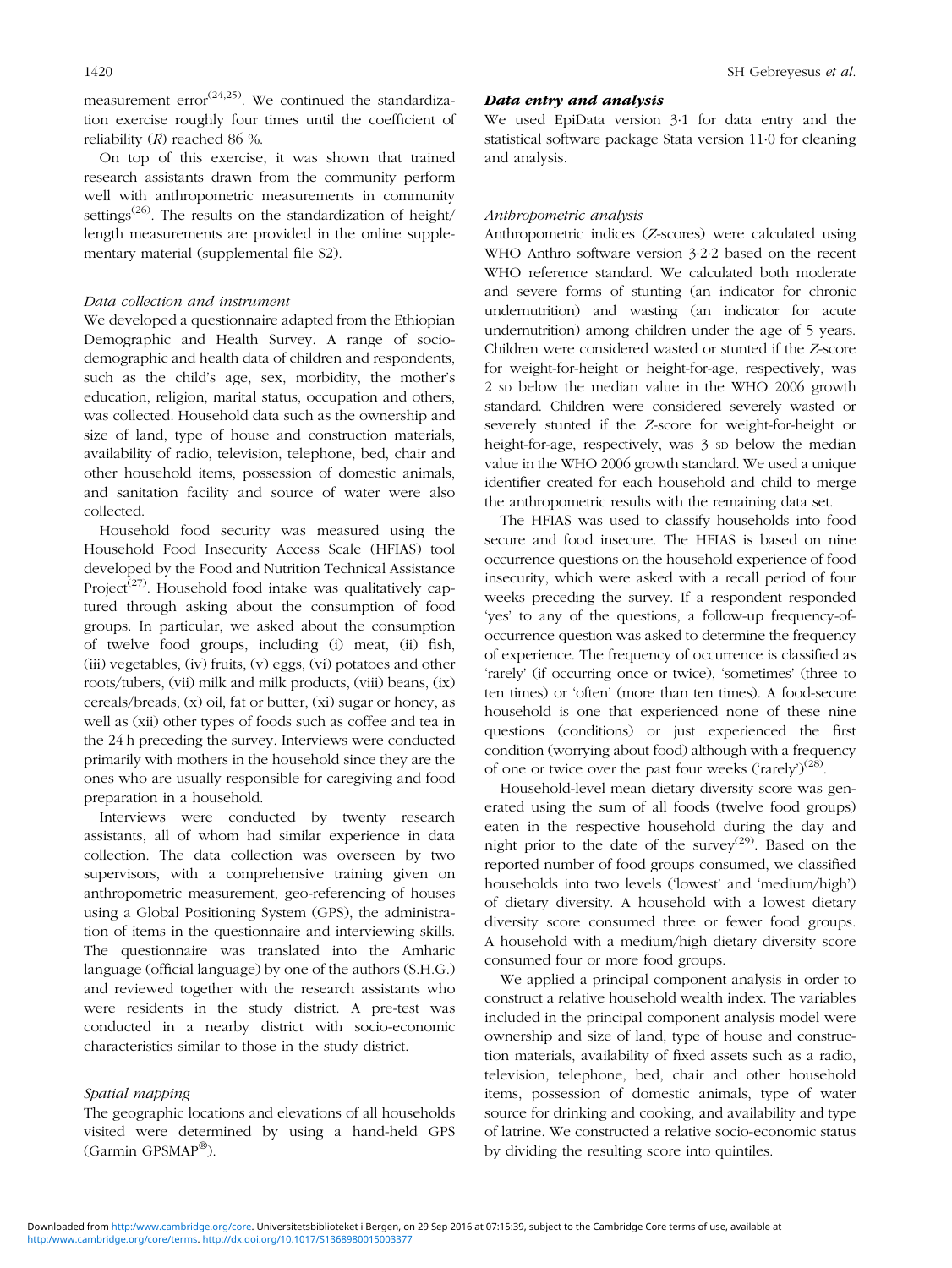## Analysis of spatial clustering

We prepared an attribute table containing information for each household such as the household's identification number, the number of children under 5 years of age in each household (population), number of cases and household coordinates. This file was imported into ArcGIS 10·1 for visualization. The coordinates' projection was defined using the World Geodetic System (WGS) 1984, Universal Transverse Mercator (UTM) Zone 37°N. The shape file created was exported to the software SaTScan™ version 9·1·1 (http://www.satscan.org) for cluster analysis.

An analysis of the spatial clustering of stunting and wasting was conducted in two steps based on the scale of analysis. The first step aimed at evaluating the existence of clustering on a smaller scale (within-kebele), and if present defined the characteristics of clusters such as sizes and locations. Each kebele was looked at separately to identify clustering. The second step aimed at examining the presence and locations of a significant cluster of undernutrition on a higher scale (intra-kebele) over the six selected kebeles.

We applied Kulldorf's spatial scan statistics and used SaTScan™ version 9·1·1 to identify locations and estimate cluster sizes. The scan statistics evaluate whether undernutrition cases are distributed randomly over a defined space. If the process is not random, the scan statistics help to identify significant spatial clusters. A circular window is used by the Kulldorf spatial scan to identify significant clusters of undernutrition over the study area. The window size varies continuously from zero to any upper limit. In order to detect both small and large clusters, we set the upper limit of the window size at 50 % of the study population. This upper limit will ignore the clusters that have more than 50 % of the population. For each scanning window, a likelihood ratio test is conducted to test whether there is an increased risk of undernutrition within, as compared with the distribution outside, the window. We used a retrospective purely spatial Poisson probability model to identify and locate areas with high rates (clusters), while the Gumbel distribution was selected to generate accurate P values<sup>[\(30](#page-10-0))</sup>.

## Analysis of the determinants of clustering

Although identifying the presence of clustering is the primary objective, it is recommended to perform a further analysis to help identify the underlying process that governs the observed clustering. The observed clustering might be due to the underlying aggregation of known risk factors that are not randomly distributed geographically (e.g. poor households, food-insecure households residing in a close neighbourhood) or the presence of spatial dependency ('Tobler's first law of geography')<sup>[\(31](#page-10-0))</sup>. This law states that 'everything is related to everything else, but nearby objects are more related than distant objects'.

For these reasons, a conditional logistic regression model was fitted using the statistical software package Stata version 11·0. We compared cases (stunted children) identified within the spatial cluster with cases outside the cluster. If there is a difference in one or more of known risk factors between the groups, we can hypothesize that the underlying aggregation of risk factors that are not randomly distributed geographically may be responsible for the observed clustering. If there is no difference, the observed clustering could be due to a function of either a spatial dependency and/or a non-random distribution of various risk factors.

The dependent variable is a binary variable and indicates whether a case (stunted or severely stunted) is present within the identified cluster or not (yes/no). The potential risk factors considered included child morbidity status (if the child has had cough, diarrhoea or fever in the past two weeks), place of residence (kebele), location, household, wealth status, availability of latrine, household food insecurity status and household dietary diversity. Those variables that were statistically significant at the 20 % significance level  $(P < 0.2)$  during bivariate analyses were considered for the multivariate model.

Based on the adequacy of the number of cases found in a spatial cluster (as identified by the scan statistics), we were restricted to conducting the analysis only for cases of stunting and severe stunting. The numbers of cases for wasting  $(n 31)$  and severe wasting  $(n 7)$  identified in the spatial cluster were too small for further analysis.

# Results

A total of 3340 households were visited for the study. Among these visited households, only 1784 (53·4 %) households had one or more children age under the age of 5 years. Among 1784 approached households, we had a response rate of 97·8 % (1744 households). Sixty-nine houses were not surveyed after repeated visits because of unavailability and a couple of refusals.

We took anthropometric measurements from a total of 2371 children residing in 1744 households. Most of our respondents (89·3 %) were mothers of the child (or children) included in the anthropometric measurement. The mean age of respondents was 33·3 years. Occupationally, 75·5 % were housewives and 10·2 % were merchants. Only 3·4 % of the respondents could read and write, while the great majority (75·5 %) were illiterate.

## Nutritional status of children

The nutritional status by selected background characteristic of the study participants is shown in [Table 1](#page-5-0). Nearly equal proportions of male and female children were included in the study.

#### Stunting (height-for-age)

[Table 1](#page-5-0) shows that the overall prevalence of stunting among children under the age of 5 years was 40·2 (95 % CI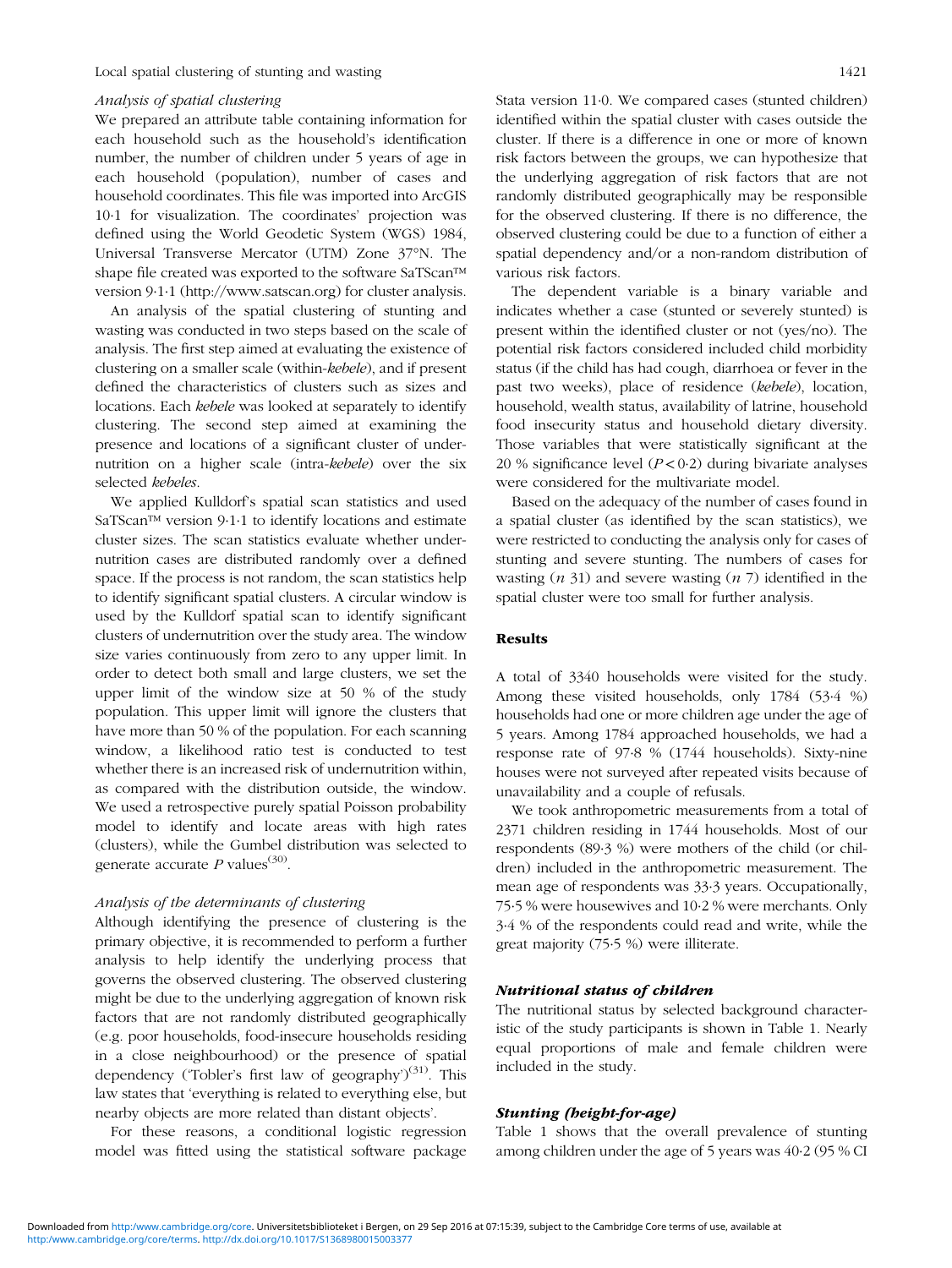<span id="page-5-0"></span>Table 1 Nutritional status of children under the age of 5 years according to two anthropometric indices (weight-for-height and height-forage), by area of residence and selected background characteristics, Butajera, Ethiopia, 2014

|                                |                              | Weight-for-height            |                 |                            | Height-for-age             |                 |                 |           |
|--------------------------------|------------------------------|------------------------------|-----------------|----------------------------|----------------------------|-----------------|-----------------|-----------|
| Background characteristic      | $%$ with<br>$Z$ -score $<-2$ | $%$ with<br>$Z$ -score $<-3$ | Mean<br>Z-score | % with<br>$Z$ -score $<-2$ | % with<br>$Z$ -score $<-3$ | Mean<br>Z-score | No. of children | $\%$      |
| Age (months)                   |                              |                              |                 |                            |                            |                 |                 |           |
| < 6                            | 20.8                         | 14.0                         | $-0.16$         | 14.6                       | 9.0                        | 0.4             | 178             | 7.5       |
| $6 - 11$                       | 22.3                         | 14.3                         | $-0.69$         | 24.8                       | 9.2                        | $-0.8$          | 238             | $10-5$    |
| $12 - 23$                      | $15-6$                       | 7.9                          | $-0.59$         | 42.2                       | 17.0                       | $-1.6$          | 405             | 17.1      |
| $24 - 35$                      | 8.7                          | 4.0                          | $-0.08$         | 49.9                       | 26.2                       | $-2.1$          | 447             | 18.9      |
| $36 - 47$                      | 4.1                          | $1-7$                        | 0.17            | 46.1                       | 20.8                       | $-2.0$          | 534             | 22.5      |
| $48 - 59$                      | $3-3$                        | 1.4                          | $-0.02$         | 41.4                       | 21.2                       | $-2.1$          | 553             | 23.3      |
| Sex                            |                              |                              |                 |                            |                            |                 |                 |           |
| Female                         | 8.9                          | 4.4                          | $-0.21$         | 37.9                       | 17.9                       | $-1.8$          | 1204            | 48.9      |
| Male                           | $10-7$                       | 6.3                          | $-0.12$         | 42.9                       | 20.3                       | $-1.6$          | 1160            | 50.8      |
| Residency (kebele)             |                              |                              |                 |                            |                            |                 |                 |           |
| Bati Lejano (1850 masl)        | 9.8                          | 5.9                          | $-0.3$          | 40.1                       | 18.8                       | $-1.8$          | 479             | 20.2      |
| Dobena (1853 masl)             | 8.9                          | 3.9                          | $-0.1$          | 52.0                       | 24.7                       | $-2.0$          | 564             | 23.8      |
| Dirama (2061 masl)             | $11-7$                       | 6.4                          | $-0.2$          | 37.1                       | 17.5                       | $-1.7$          | 326             | $13-8$    |
| Shershera Bido (1977 masl)     | 13.5                         | 8.7                          | $-0.5$          | 30.9                       | 15.2                       | $-1.4$          | 375             | $15-8$    |
| Misrak Meskane (2086 masl)     | 6.4                          | $3-7$                        | $-0.1$          | 36.5                       | 17.1                       | $-1.5$          | 230             | 9.7       |
| Yeteker (2138 masl)            | $10-6$                       | 5.2                          | $-0.03$         | 34.8                       | 17.0                       | $-1.6$          | 397             | $16 - 7$  |
| Household food insecurity      |                              |                              |                 |                            |                            |                 |                 |           |
| Food secure                    | 11.0                         | 7.2                          | $-0.18$         | 35.6                       | $16-0$                     | $-1.5$          | 545             | 23.0      |
| Food insecure                  | 9.4                          | 4.8                          | $-0.16$         | 41.6                       | 20.0                       | $-1.7$          | 1826            | 77.0      |
| Household food diversity score |                              |                              |                 |                            |                            |                 |                 |           |
| $\leq$ 3                       | 9.7                          | 5.3                          | $-0.21$         | 40.1                       | 18.9                       | $-1.7$          | 1712            | 72.2      |
| $\geq 4$                       | 9.9                          | 5.3                          | $-0.51$         | 40.7                       | 19.4                       | $-1.7$          | 659             | 27.8      |
| Wealth quintile                |                              |                              |                 |                            |                            |                 |                 |           |
| Poorest                        | 9.8                          | 4.3                          | $-0.24$         | 45.1                       | 22.3                       | $-1.8$          | 539             | 22.7      |
| Poor                           | 10.9                         | 5.8                          | $-0.23$         | 43.0                       | 21.0                       | $-1.8$          | 433             | 18.3      |
| Middle                         | 8.8                          | $5-1$                        | $-0.05$         | 41.6                       | $16-5$                     | $-1.7$          | 454             | 19.2      |
| Rich                           | 9.3                          | $5-1$                        | $-0.07$         | 35.8                       | $16-8$                     | $-1.6$          | 525             | 22.1      |
| Richest                        | 10.2                         | $6-7$                        | $-0.23$         | 35.2                       | $18-6$                     | $-1.4$          | 420             | 17.7      |
| Total                          | 9.8                          | 5.3                          | $-0.17$         | 40.2                       | 19.1                       | $-1.7$          | 2371            | $100 - 0$ |

masl, metres above sea level.

38·2, 42·2) %, with 19·1 (95 % CI 17·5, 20·6) % of the children being severely stunted. We found the highest prevalence of stunting in children aged 24–35 months (49·9 %) and the lowest in children below the age of 6 months (14·6 %). A higher prevalence of stunting was documented among male children (42·9 %) than female children (37·9 %). The prevalence of stunting increased as the age of the child increased, whereas a higher proportion of children in the poorest wealth stratum were stunted (45·1 %) than children in the richest wealth stratum (35·2 %). The prevalence of stunting varied considerably among the six kebeles. The highest prevalence of 52·0 % was documented in Dobena kebele, which is located at a lower elevation of 1853 m above sea level.

## Wasting (weight-for-height)

We found that the prevalence of wasting and severe wasting was 9·8 (95 % CI 8·6, 11·0) % and 5·3 (95 % CI 4·4, 6·2) %, respectively (Table 1). A smaller difference in wasting prevalence was found between male children (10·7 %) and female children (8·9 %). The highest prevalence of wasting was documented in Shershera Bido (13·5 %) and Dirama (11·7 %) kebeles. These kebeles are located at a comparatively higher elevation of ≥1977 m above sea level.

#### Clustering of stunting and wasting

We applied spatial scan statistics separately for the six kebeles in order to find out whether there was a distinct spatial cluster in the distribution stunting and wasting at a smaller scale (within-kebele).

We found most likely significant clusters only for wasting and severe wasting in two of the six kebeles ([Table 2\)](#page-6-0). In Dirama, a single cluster of thirty-one cases (18·2 expected) in 129 households was identified (relative risk (RR)=4·83,  $P < 0.01$ ). We found that children within this cluster were more than four times more at risk of wasting than children outside the cluster. In Bati Lejano, a smaller cluster of seven cases (0·88 expected) in fifteen households was identified  $(RR=10.31, P<0.01)$ , and children within the cluster were ten times more at risk of severe wasting than children outside the cluster. The geographic size of the most likely clusters for wasting was higher than the size for severe wasting. The geographic size of the cluster for wasting and severe wasting was within a 1·18 km radius (2·36 km length) and 0·27 km (0·54 km in length), respectively. The geographical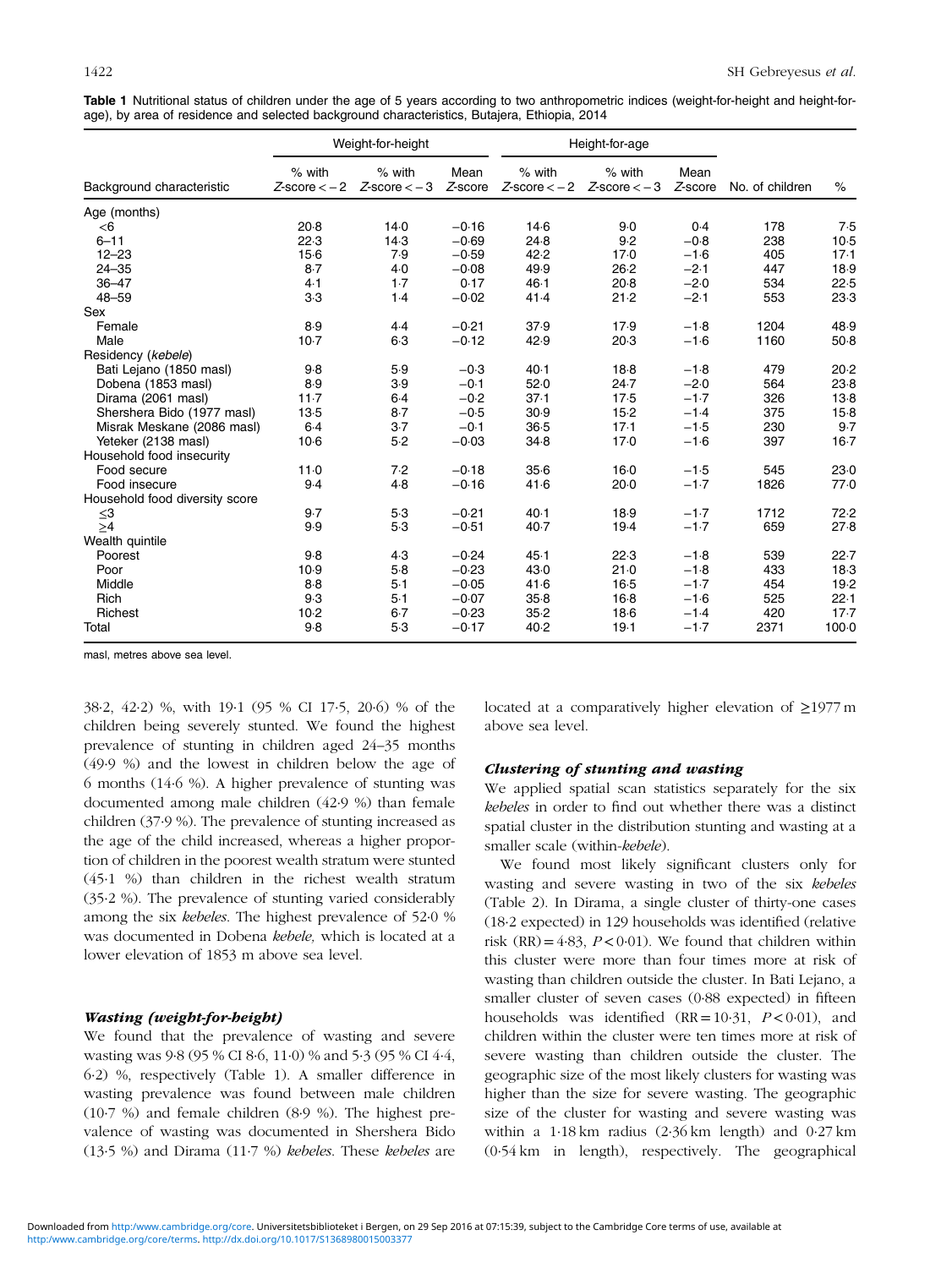|                                | Wasting<br>(Dirama <i>kebele</i> ) | Severe wasting<br>(Bati Lejano <i>kebele</i> ) | Stunting<br>(all kebeles) | Severe stunting<br>(all kebeles) |
|--------------------------------|------------------------------------|------------------------------------------------|---------------------------|----------------------------------|
| Households included in cluster | 129                                | 15                                             | 756                       | 364                              |
| Coordinates                    | $8.16329^{\circ}N$                 | 8.10339°N                                      | 8.009277°N                | 8.083230°N                       |
|                                | 38-4033°E                          | 38.4728°E                                      | 38-437560°E               | 38-440520°E                      |
| Radius (km)                    | 1.18                               | 0.27                                           | 10.81                     | 1.55                             |
| Population (no. of children)   | 156                                | 15                                             | 756                       | 364                              |
| Observed cases                 | 31                                 |                                                | 390                       | 106                              |
| Expected cases                 | 18.2                               | 0.88                                           | 304.19                    | 69.39                            |
| Cases/100 000                  | 19 830.7                           | 46 570 1                                       | 51 480.5                  | 29 060.6                         |
| Observed cases/expected cases  | $1-70$                             | 7.98                                           | 1.28                      | 1.53                             |
| Relative risk                  | 4.83                               | 10.31                                          | 1.48                      | 1.69                             |
| Log likelihood ratio           | 9.252676                           | 9.16683                                        | 17.037654                 | 10-110891                        |
| P value                        | 0.0075                             | 0.015                                          | 0.000065                  | 0.035                            |

<span id="page-6-0"></span>Table 2 Purely spatial scan statistics of the most likely significant clusters for wasting and stunting among children under the age of 5 years, Butajera, Ethiopia, 2014

locations of these clusters are depicted in [Fig. 1](#page-2-0). We did not find any other most likely significant and secondary clusters in any of the remaining kebeles. The detailed results of spatial scan cluster statistics of the six kebeles and forms of undernutrition are provided in the online supplementary material (supplemental file S1).

We further examined the presence and locations of significant clusters of undernutrition on a higher scale (intra-kebele) over the six selected kebeles. The result of the scan statistics indicated a most likely significant cluster for stunting and severe stunting. For stunting, a single large cluster size of 390 cases (304·19 expected) in 756 households was identified (RR=1.48,  $P < 0.01$ ), and children within this cluster were 1·5 times more at risk of stunting than children outside the cluster. For severe stunting, a single cluster size of 106 cases (69·39 expected) in 364 households was identified  $(RR=1.69, P=0.035)$  and children within this cluster were 1·7 times more at risk of severe stunting than children outside the cluster. The sizes of the most likely significant clusters were within a 10·81 km radius (21·62 km length) and 1·55 km (3·10 km length) for stunting and severe stunting, respectively. The clusters for severe stunting and severe wasting were located within the bigger cluster for stunting [\(Fig. 1\)](#page-2-0). The calculated size of the cluster for stunting (using the geometry function of ArcGIS) was approximately  $153.8 \text{ km}^2$ . This is about 30 % of the total area of the district.

## Risk factors for spatial clustering

This analysis aimed to provide further insights into risk factors for the clustering of stunting and severe stunting and to evaluate whether the observed clustering exhibits a spatial dependency or is due to the distribution of various risk factors that are not randomly distributed geographically $(32)$  $(32)$ .

We found no difference with regard to child and household dietary-related factors such as child morbidity, household dietary diversity and food security status between stunting cases found in a spatial cluster (as identified by the scan statistics) and cases outside the cluster ([Table 3](#page-7-0)). There were also no significant differences with respect to household socio-economic conditions and latrine availability between the groups. This finding indicates these factors are randomly distributed in the area and did not vary across cases (stunted children) identified within the cluster and cases identified outside the cluster.

The only factors that continued to be different were household locations (elevation of the houses and place of residence). Stunted children within an identified spatial cluster were positioned at lower elevations than those outside a cluster  $(P < 0.05)$ .

For severe stunting, we found significant differences with regard to household dietary diversity, food security status and latrine availability between cases of severe stunting found within a spatial cluster and cases found outside the cluster. For example, children within an identified spatial cluster were more than three times more likely to be food insecure than those found outside the cluster  $(P<0.01)$ . Moreover, no differences were documented with regard to the elevation of the houses and place of residence between cases identified both within and outside a cluster.

## Discussion

In the present paper, we report an analysis of the clustering of stunting and wasting among children under the age of 5 years. We aimed to evaluate the presence and sizes of clusters of stunting and wasting on different scales and whether the observed clustering is due to a spatial dependency or to a non-random distribution of risk factors. We found significant clusters of wasting and severe wasting in two of the six kebeles and a most likely significant cluster for stunting and severe stunting, and we also identified the physical locations and sizes of the clusters. Children identified within a cluster were more than four times more at risk of wasting, ten times more at risk of severe wasting, 1·48 times more at risk of stunting and 1·69 times more at risk of severe stunting than children outside the cluster.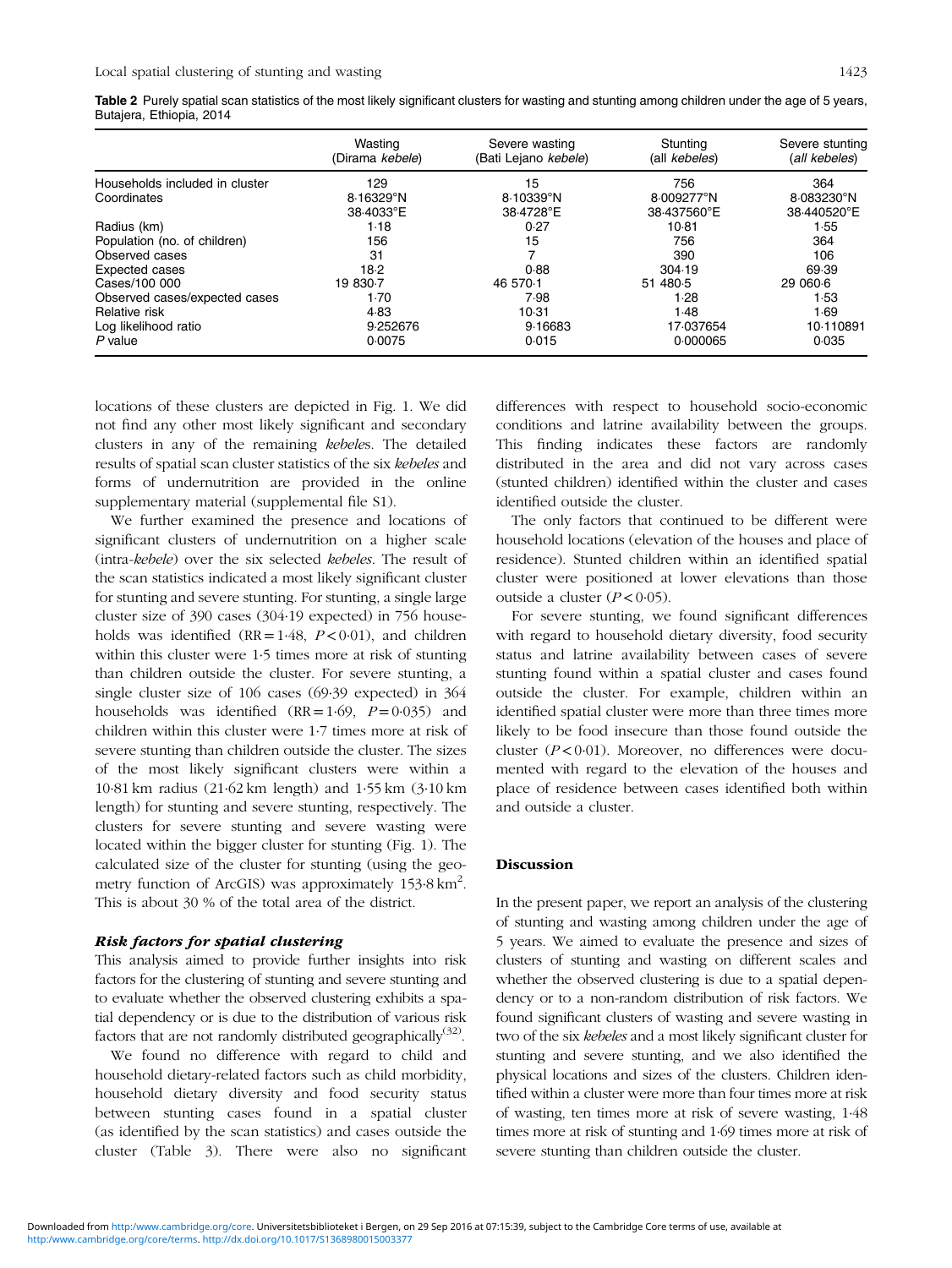<span id="page-7-0"></span>

|  |  |  | Table 3 Risk factors for clustering of stunting and severe stunting among children under the age of 5 years in five kebeles, Butajera, Ethiopia, 2014 |  |
|--|--|--|-------------------------------------------------------------------------------------------------------------------------------------------------------|--|
|--|--|--|-------------------------------------------------------------------------------------------------------------------------------------------------------|--|

|                                |            | Stunting                                      |           |           |                          |                          |                       | Severe stunting          |                                               |      |           |           |                          |                          |                          |                 |
|--------------------------------|------------|-----------------------------------------------|-----------|-----------|--------------------------|--------------------------|-----------------------|--------------------------|-----------------------------------------------|------|-----------|-----------|--------------------------|--------------------------|--------------------------|-----------------|
|                                |            | Cases within an identified<br>spatial cluster |           |           |                          |                          |                       |                          | Cases within an identified<br>spatial cluster |      |           |           |                          |                          |                          |                 |
| Explanatory variable           | Yes<br>(n) | $\%$                                          | No<br>(n) | $\%$      | Crude<br><b>OR</b>       | 95 % CI                  | Adjusted<br><b>OR</b> | 95 % CI                  | Yes<br>(n)                                    | $\%$ | No<br>(n) | $\%$      | Crude<br><b>OR</b>       | 95 % CI                  | Adjusted<br><b>OR</b>    | 95 % CI         |
|                                |            |                                               |           |           |                          |                          |                       |                          |                                               |      |           |           |                          |                          |                          |                 |
| Child morbidity                |            |                                               |           |           |                          |                          |                       |                          |                                               |      |           |           |                          |                          |                          |                 |
| No                             | 256        | 43.9                                          | 327       | $56-1$    | 1.00                     | Ref.                     | 1.00                  | Ref.                     | 76                                            | 25.8 | 219       | 74.2      | 1.00                     | Ref.                     | 1.00                     | Ref.            |
| Yes                            | 134        | $36-1$                                        | 237       | 63.9      | 0.72                     | 0.42.122                 | 0.89                  | 0.54.148                 | 30                                            | 19.1 | 127       | 80.9      | 0.68                     | 0.39.118                 | 0.88                     | 0.51.1.53       |
| Household diet                 |            |                                               |           |           |                          |                          |                       |                          |                                               |      |           |           |                          |                          |                          |                 |
| Household food insecurity      |            |                                               |           |           |                          |                          |                       |                          |                                               |      |           |           |                          |                          |                          |                 |
| Food secure                    | 77         | 39.7                                          | 117       | 60.3      | 1.00                     | Ref.                     | 1.00                  | Ref.                     | 11                                            | 12.6 | 76        | 87.4      | 1.00                     | Ref.                     | 1.00                     | Ref.            |
| Food insecure                  | 313        | 41.2                                          | 447       | 58.8      | 1.07                     | 0.54, 2.09               | 0.77                  | 0.47, 1.28               | 95                                            | 26.0 | 270       | 74.0      | 2.44                     | 1.53, 3.89               | $3.73***$                | 2.58, 5.39      |
| Household food diversity score |            |                                               |           |           |                          |                          |                       |                          |                                               |      |           |           |                          |                          |                          |                 |
| $\leq\!\!3$                    | 275        | 40.1                                          | 411       | 59.5      | 1.00                     | Ref.                     | 1.00                  | Ref.                     | 75                                            | 23.2 | 249       | 76.9      | 1.00                     | Ref.                     | 1.00                     | Ref.            |
| $\geq 4$                       | 115        | 42.9                                          | 153       | 57.1      | 1.12                     | 0.72, 1.74               | 1.00                  | 0.52, 1.97               | 31                                            | 24.2 | 97        | 75.8      | 1.06                     | 0.75, 1.48               | $1.38***$                | 1.14, 1.68      |
| Household characteristics      |            |                                               |           |           |                          |                          |                       |                          |                                               |      |           |           |                          |                          |                          |                 |
| Wealth quintiles               |            |                                               |           |           |                          |                          |                       |                          |                                               |      |           |           |                          |                          |                          |                 |
| Poorest                        | 160        | 65.8                                          | 83        | 34.2      | 12.34                    | 4.05, 37.58              | 1.87                  | 0.95, 3.69               | 49                                            | 40.8 | 71        | 59.2      | 10.08                    | 2.66, 38.21              | 2.20                     | 0.56, 8.67      |
| Poor                           | 79         | 42.5                                          | 107       | 57.5      | 4.73                     | 1.52, 14.70              | 0.93                  | 0.19.429                 | 20                                            | 22.0 | 71        | 78.0      | 4.11                     | 1.42.11.95               | 1.36                     | 0.41.4.58       |
| Middle                         | 73         | 38.6                                          | 116       | 61.4      | 4.03                     | 1.58, 10.29              | 1.57                  | 0.49, 5.09               | 16                                            | 21.3 | 59        | 78.7      | 3.96                     | 1.43. 10.99              | 1.64                     | 0.72, 3.76      |
| Rich                           | 58         | 30.9                                          | 130       | 69.1      | 2.88                     | 1.45, 5.72               | 2.14                  | 0.77, 5.96               | 16                                            | 18.2 | 72        | 81.8      | 3.29                     | 1.89, 5.74               | 2.27                     | 0.76, 6.81      |
| Richest                        | 20         | 13.5                                          | 128       | 86.5      | 1.00                     | Ref.                     | 1.00                  | Ref.                     | 5                                             | 6.4  | 73        | 93.6      | 1.00                     | Ref.                     | 1.00                     | Ref.            |
| Place of residence             |            |                                               |           |           |                          |                          |                       |                          |                                               |      |           |           |                          |                          |                          |                 |
| $<$ 1899 masl                  | 369        | 78.3                                          | 102       | 21.7      | 85.12                    | 2.70.2687.16             | 17.56***              | 1.47, 209.18             | 2                                             | 1.0  | 194       | 99.0      | 88.04                    | 0.92, 8469.4             | 90.35                    | 1.05, 7715.20   |
| 1900-1999 masl                 | 4          | 6.21                                          | 61        | 93.9      | 1.54                     | 0.39.61.83               | $0.03***$             | 0.01, 0.34               | $\Omega$                                      | 0.0  | 37        | $100 - 0$ | $-$                      |                          | $\overline{\phantom{0}}$ |                 |
| $>2000$ masl                   | 17         | 4.1                                           | 400       | 95.9      | 1.00                     | Ref.                     | 1.00                  | Ref.                     | 104                                           | 47.7 | 114       | 52.3      | 1.00                     | Ref.                     | 1.00                     | Ref.            |
| Kebele                         |            |                                               |           |           |                          |                          |                       |                          |                                               |      |           |           |                          |                          |                          |                 |
| Shershera Bido                 | 0          | 0.0                                           | 71        | $100-0$   | -                        | $\overline{\phantom{0}}$ | -                     | $\overline{\phantom{0}}$ | 0                                             | 0.0  | 71        | $100-0$   | $\overline{\phantom{0}}$ | -                        | $\overline{\phantom{0}}$ |                 |
| Yeteker                        | 0          | 0.0                                           | 138       | $100 - 0$ | $\overline{\phantom{0}}$ | -                        | -                     | $\overline{\phantom{0}}$ | $\Omega$                                      | 0.0  | 138       | $100 - 0$ |                          | -                        | $\qquad \qquad -$        |                 |
| Dirama                         | 0          | 0.0                                           | 121       | $100-0$   | $\overline{\phantom{0}}$ | $\overline{\phantom{0}}$ | -                     | $\overline{\phantom{0}}$ | $\Omega$                                      | 0.0  | 121       | $100 - 0$ | $\overline{\phantom{0}}$ | -                        | $\overline{\phantom{0}}$ | Ξ.              |
| Bati Lejano                    | 101        | 52.1                                          | 93        | 47.9      | 1.00                     | Ref.                     | 1.00                  | Ref.                     | 0                                             | 0.0  | 194       | $100 - 0$ |                          | -                        | $\overline{\phantom{0}}$ |                 |
| Misrak Meskane                 | 9          | $6-6$                                         | 128       | 93.4      | 0.06                     | 0.01, 0.89               | 0.57                  | 0.11, 2.84               | 0                                             | 0.0  | 137       | $100 - 0$ | $\overline{\phantom{m}}$ | $\overline{\phantom{0}}$ | $\overline{\phantom{0}}$ | $\qquad \qquad$ |
| Dobena                         | 280        | 95.6                                          | 13        | 4.4       | 19.8                     | 1.35, 289.26             | 152.27***             | 20.84, 1112.80           | 106                                           | 76.3 | 33        | 23.7      | $\overline{\phantom{0}}$ | -                        | $\overline{\phantom{0}}$ | Ξ.              |
| Latrine availability           |            |                                               |           |           |                          |                          |                       |                          |                                               |      |           |           |                          |                          |                          |                 |
| None                           | 107        | 39.1                                          | 167       | 60.9      | 1.00                     | Ref.                     | 1.00                  | Ref.                     | 23                                            | 17.8 | 106       | 82.2      | 1.00                     | Ref.                     | 1.00                     | Ref.            |
| Traditional pit latrine        | 283        | 41.6                                          | 397       | 58.4      | 1.12                     | 0.38, 3.25               | 0.58                  | 0.18, 1.86               | 83                                            | 25.7 | 240       | 74.3      | 1.60                     | 0.93, 2.73               | $1.36***$                | 1.12, 1.67      |
|                                |            |                                               |           |           |                          |                          |                       |                          |                                               |      |           |           |                          |                          |                          |                 |

masl, metres above sea level; Ref., reference category.<br>Variables significant at the 20 % significance level were subsequently entered into multivariate logistic regression models, with the variable *kebele* excluded from of observations and comparison group.

\*\*\* P<0·01.

1424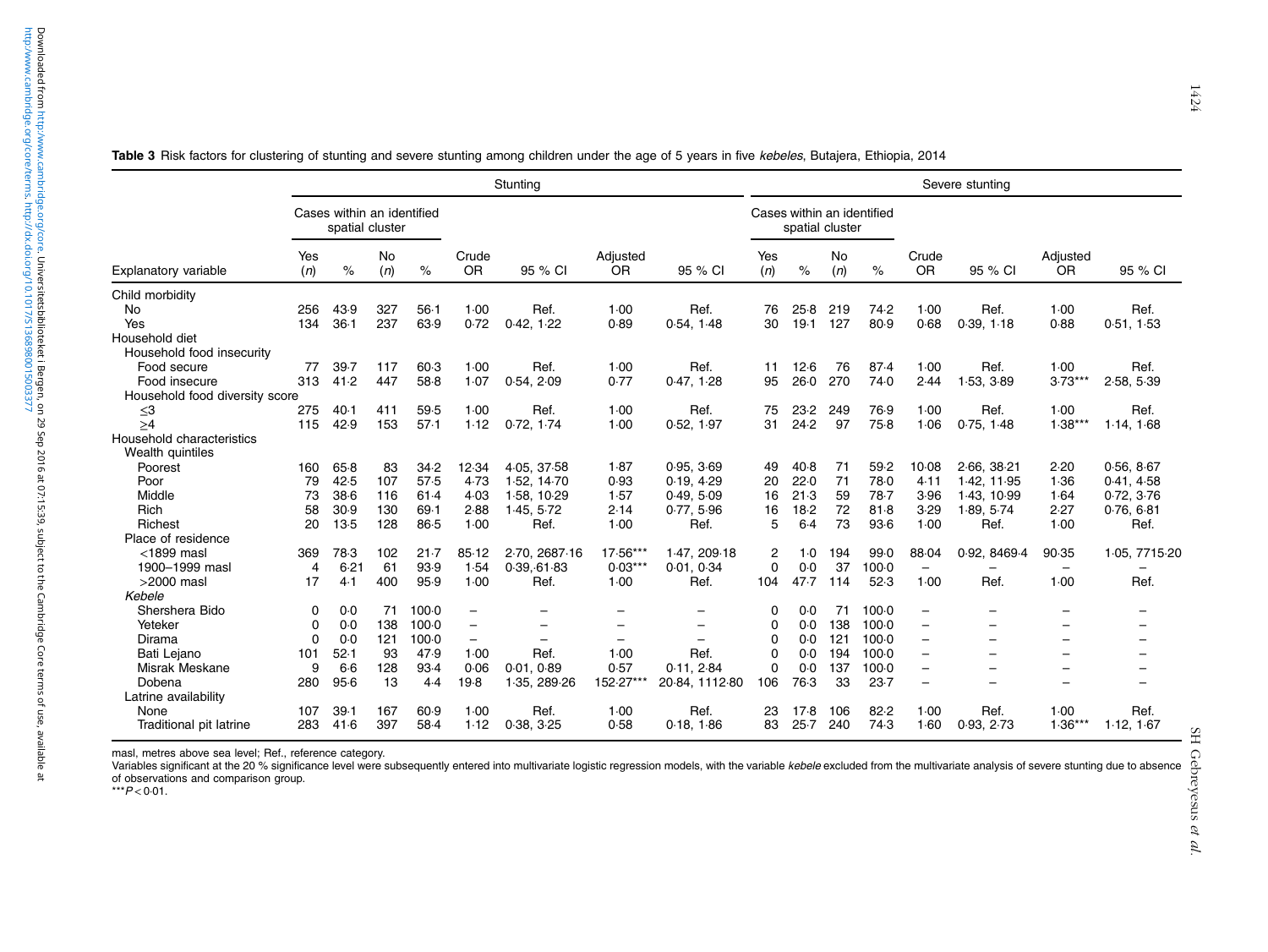Local spatial clustering of stunting and wasting 1425

The present study has established a significant spatial clustering of wasting and stunting on different scales. This finding indicates that the spatial distribution of wasting and stunting may not be a completely random process. Our study builds upon the findings on the spatial structuring of undernutrition measured by anthropometric indices on different scales, including the household and community  $level^{(17-19)}$  $level^{(17-19)}$  $level^{(17-19)}$  $level^{(17-19)}$  $level^{(17-19)}$ . Little area-level clustering of undernutrition among children under 5 years has been reported elsewhere<sup> $(20,21)$  $(20,21)$  $(20,21)$ </sup>. Based on these findings, some hypothesized that the basis for the differences in nutritional status within a country is determined entirely by individual- or household-level characteristics<sup>[\(21](#page-10-0))</sup>. However, we have demonstrated that the difference in nutritional status could be determined beyond the individual or household level, and we also argue against the lack of area-level clustering of undernutrition among children under 5 years of age.

For stunting, the observed clustering seems to exhibit a spatial dependency, as we accounted for known influences. We did not find any significance difference in known risk factors between the cases identified within a cluster and those outside the cluster<sup> $(32)$  $(32)$ </sup>. However, we did not find a similar result for a cluster of severe stunting. There was also a difference in food security status and other factors between the cases identified within a cluster and for children outside the cluster. This may indicate that the observed cluster might be due to e.g. households that are food insecure residing in a close neighbourhood, rather than randomly over the study area. Thus, the observed clustering for severe stunting could therefore be due to a function of either a spatial dependency and/or a non-random distribution of various risk factors that we have not measured in the study<sup>([32\)](#page-10-0)</sup>.

Children at a lower elevation had a higher rate of stunting than the ones at a higher elevation, and we observed the highest stunting prevalence in Dobena kebele which is located at a comparatively lower elevation. The relationship between elevation and undernutrition risk is not consistent in the literature of Ethiopia. Although our finding indicates a higher prevalence in the lowland kebele, other literature has reported a higher rate of stunting among the highlands of Ethiopia<sup>([2](#page-9-0)–[5,](#page-9-0)[33](#page-10-0))</sup>. Even though the reasons for this observation are not documented, we hypothesize that the variation in determinant factors, livelihood context and differences in the sociocultural constructs of the community at different elevations could be responsible for the observed variation.

Using spatial scan statistics, we have determined the size and delineated the physical location of clusters of stunting and wasting within the study area. Households identified in this cluster have a higher risk than the expected risk for the underlying at-risk population. The findings indicate that there is a defined micro-level variation in the risk for stunting and wasting within a given district. This variability in risk could be concealed if programmes rely exclusively on district-level averages. Understanding this pattern will have implications to guide intervention strategies.

Geographically targeting interventions, particularly to high-burden clusters, could result in gains $(34)$  $(34)$ . Geographical targeting of interventions requires stratifying areas according to levels of risks. As demonstrated in the present study, spatial approaches assist in the appropriate geographic targeting through stratifying areas with higher risk and delineating the physical locations. For example, in the current analysis we found that out of the total of 954 cases of stunting found in the six villages, more than 32 % (309 cases) were located within the identified cluster. The identified cluster is approximately one-third of the total area of the district. In addition, of the 309 stunted children (cases) found within the spatial cluster, most of 280 (71·8 %) were found in one village (Dobena kebele). Hence, this specific cluster is a high-burden location and an intervention targeted at this area would optimize resources, as well as improve programme coverage and effectiveness.

Geographically targeting interventions also requires lower leakages due to inclusion error and under-coverage<sup> $(35)$  $(35)$  $(35)$ </sup>. The results from spatial scan statistics reduce the errors of undercoverage and leakages as the approach identifies specific households within the high-burden cluster. This might help to improve the number of beneficiary households to be included in a programme, and consequently increase programme coverage. Given these advantages, we believe that a geographically targeted intervention would be feasible and applicable on top of the approaches focusing on the individual or household  $level^{(20,21)}$  $level^{(20,21)}$  $level^{(20,21)}$  $level^{(20,21)}$ .

Nevertheless, in practice geographic targeting is not without its limitations. A common problem that could arise from geographic targeting is the movement of local people to the targeted areas<sup> $(35)$  $(35)$ </sup>. As programmes or interventions are perceived as benefits by the community, more people may move to the targeted area insofar as seeking benefits and make the cost of a programme higher than expected. Another limitation that could arise from geographic targeting is that giving benefits to one area instead of another may prompt an objection[\(35](#page-10-0)) if communities are not well engaged in the design of a programme. In spite of these limitations, geographic targeting has potential to accelerate the reduction of undernutrition through improving programme effectiveness and optimizing the limited available resources.

We believe that the current analysis has its limitations. The spatial analysis employed a circular process rather than other windows to identify and physically locate significant clusters. The implication of choosing one of these is not yet clearly documented in the literature on child undernutrition; as a result the current analysis indicated a circular cluster. In reality, however, the most likely clusters could be elliptical or irregularly shaped, or a long and narrow cluster. This limitation has practical implications when planning geographically targeted interventions, since only including households physically found within the circular cluster might not be accurate. In addition to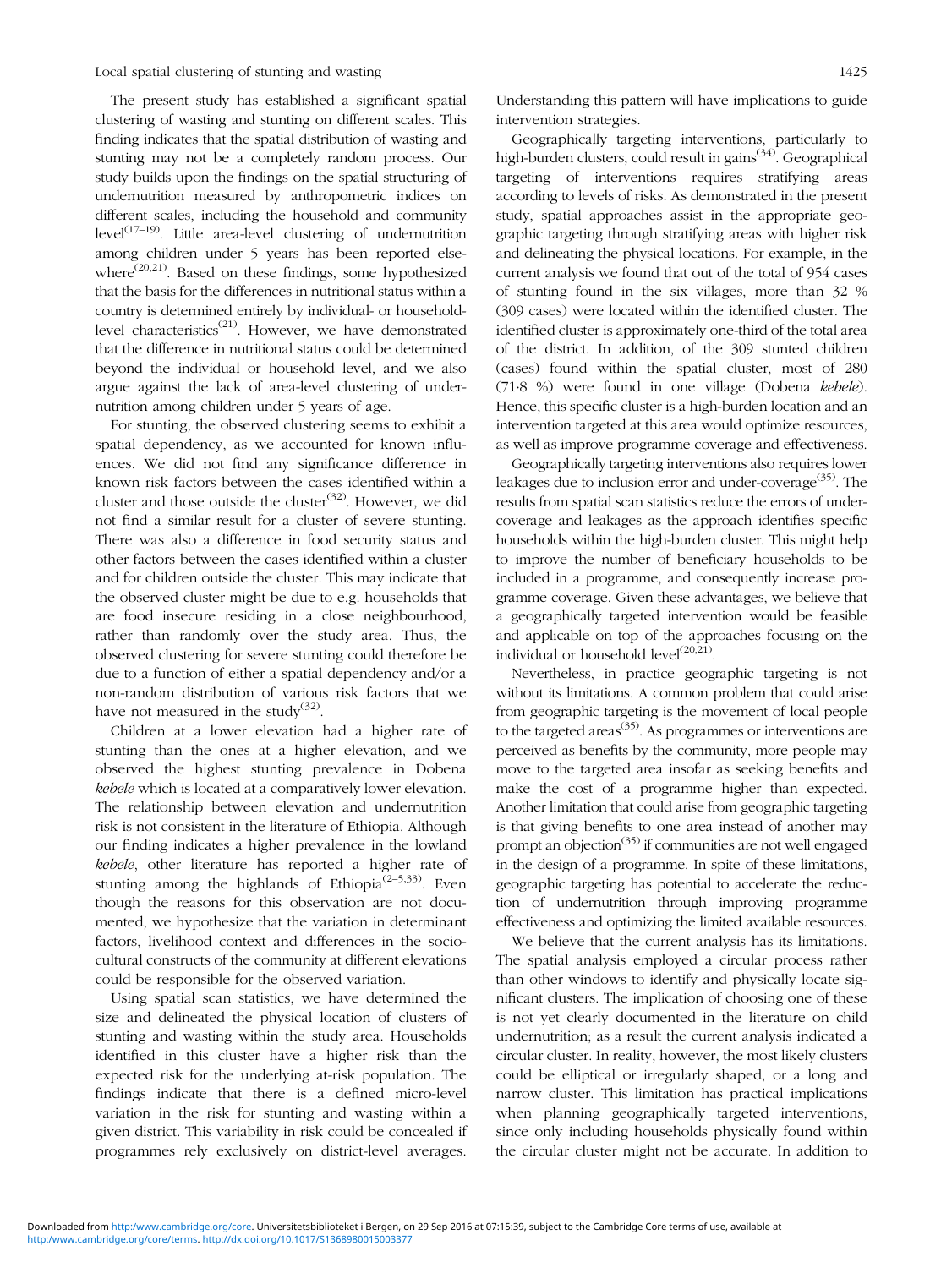# Conclusion

<span id="page-9-0"></span>clustering process.

In conclusion, the current work has employed a spatial approach to generate information on the spatial structure of stunting and wasting on different scales. Although the overall child undernutrition rates seem pronounced within the study area, we found locations with higher risks and burdens than others. Intervention planning based exclusively on the district-level average may mask micro-level variations in the risk and burden of undernutrition within a geographic area. Identifying high-burden areas would help in geographically targeting interventions. Hence, we recommend similar work in other contexts in Ethiopia and other developing countries to help validate and strengthen our results. We also recommend other studies aimed at analysing the possible risk factors of stunting and wasting, taking into account the observed spatial dependency.

## Acknowledgements

Acknowledgements: The authors thank Dr Rachel Pullan for the technical support provided at the initial (design) phase of the study, and all the study participants for their willingness to participate in the study. Financial support: This work was supported by the Centre for International Health at the University of Bergen. The funding body had no role in the designing of the study, in the collection, analysis and interpretation of the data, in the writing of this manuscript and in the decision to submit for publication. Conflict of interest: The authors declare that they have no competing interests. Authorship: S.H.G. and B.L. designed the study. All authors participated in the data analysis and the drafting of the manuscript. All the authors read and approved the final manuscript. Ethics of human subject participation: The study protocol was approved by institutional review boards from the Addis Ababa University, College of Health Sciences. The study was also approved by the Regional Committee for Medical and Research Ethics, Western Norway (REK Vest). Information on the research objective was read to the participants and verbal informed consent was received. The privacy and confidentiality of the respondents were also maintained.

#### Supplementary material

To view supplementary material for this article, please visit <http://dx.doi./org/10.1017/S1368980015003377>

#### References

- 1. Black RE, Victora CG, Walker SP et al. (2013) Maternal and child undernutrition and overweight in low-income and middle-income countries. Lancet 382, 427–451.
- 2. Central Statistical Agency of Ethiopia & ICF International (2012) Ethiopia Demographic and Health Survey 2011. Addis Ababa and Calverton, MD: CSA and ICF International.
- 3. Central Statistical Agency of Ethiopia & ORC Macro (2006) Ethiopia Demographic and Health Survey 2005. Addis Ababa and Calverton, MD: CSA and ORC Macro.
- 4. Central Statistical Agency of Ethiopia & ORC Macro (2001) Ethiopia Demographic and Health Survey 2000. Addis Ababa and Calverton, MD: CSA and ORC Macro.
- 5. Central Statistical Agency of Ethiopia (2014) Ethiopia Mini Demographic and Health Survey 2014. Addis Ababa: CSA.
- 6. Government of the Federal Democratic Republic of Ethiopia (2013) National Nutrition Programme (June 2013–June 2015). Addis Ababa: Ethiopian Government.
- 7. Ruel MT & Alderman H (2013) Nutrition-sensitive interventions and programmes: how can they help to accelerate progress in improving maternal and child nutrition? Lancet 382, 536-551.
- 8. Pullan RL, Sturrock HJ, Soares Magalhaes RJ et al. (2012) Spatial parasite ecology and epidemiology: a review of methods and applications. Parasitology 139, 1870–1887.
- 9. Ashton RA, Kefyalew T, Tesfaye G et al. (2011) School-based surveys of malaria in Oromia Regional State, Ethiopia: a rapid survey method for malaria in low transmission settings. Malaria J 10, 25.
- 10. Brooker S, Clarke S, Njagi JK et al. (2004) Spatial clustering of malaria and associated risk factors during an epidemic in a highland area of western Kenya. Trop Med Int Health 9, 757–766.
- 11. Magalhaes RJS & Clements ACA (2011) Mapping the risk of anaemia in preschool-age children: the contribution of malnutrition, malaria, and helminth infections in West Africa. PLoS Med 8, e1000438.
- 12. Ombok M, Adazu K, Odhiambo F et al. (2010) Geospatial distribution and determinants of child mortality in rural western Kenya 2002–2005. Trop Med Int Health 15, 423–433.
- 13. Schur N, Hurlimann E, Garba A et al. (2011) Geostatistical model-based estimates of schistosomiasis prevalence among individuals aged ≤20 years in West Africa. PLoS Negl Trop Dis 5, e1194.
- 14. Bousema T, Drakeley C, Gesase S et al. (2010) Identification of hot spots of malaria transmission for targeted malaria control. *J Infect Dis* **201**, 1764–1774.
- 15. Coleman M, Coleman M, Mabuza AM et al. (2009) Using the SaTScan method to detect local malaria clusters for guiding malaria control programmes. Malar J 8, 68.
- 16. Carter R, Mendis KN & Roberts D (2000) Spatial targeting of interventions against malaria. Bull World Health Organ 78, 1401–1411.
- 17. Madise NJ, Matthews Z & Margetts B (1999) Heterogeneity of child nutritional status between households: a comparison of six sub-Saharan African countries. Popul Stud A J Demogr 53, 331–343.
- 18. Pawloski LR, Curtin KM, Gewa C et al. (2012) Maternal– child overweight/obesity and undernutrition in Kenya: a geographic analysis. Public Health Nutr 15, 2140–2147.
- 19. Kandala NB, Madungu TP, Emina JB et al. (2011) Malnutrition among children under the age of five in the Democratic Republic of Congo (DRC): does geographic location matter? BMC Public Health 11, 261.
- 20. Morris SS (2001) Targeting urban malnutrition: a multi-city analysis of the spatial distribution of childhood nutritional status. Food Policy 26, 49–64.